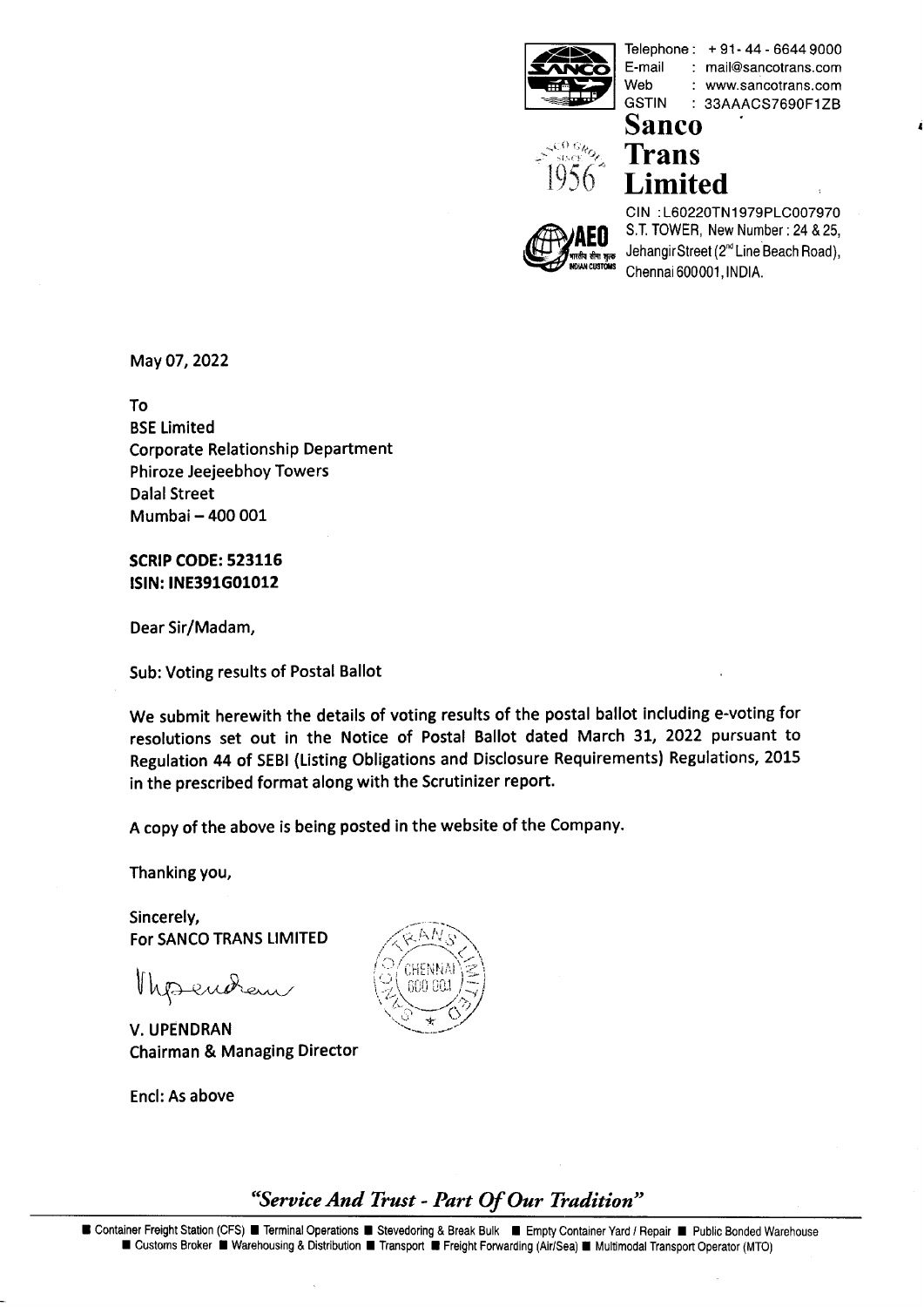# VOTING RESULTS OF POSTAL BALLOT CONDUCTED VIDE NOTICE OF POSTAL BAUOT DATED MARCH 31,2022

| Name of the Company                                                           | <b>Sanco Trans Limited</b> |
|-------------------------------------------------------------------------------|----------------------------|
| Date of declaration of results of Postal Ballot /E-voting                     | May 07, 2022               |
| Total No. of sharesholders on record date                                     | 2120                       |
| No. of shareholders present in the meeting either in person or through proxy: | Not applicable             |
| <b>Promoters and Promoter Group:</b>                                          |                            |
| Public:                                                                       |                            |
| No. of Shareholders attended the meeting through Video Conferencing:          | Not applicable)            |
| Promoters and Promoter Group:                                                 |                            |
| Public:                                                                       |                            |

 $\sim$ 

 $\sim$ 

| Item No.1:                                                                                         |                                                      |               |              |                        |              |              |                      |                                         |
|----------------------------------------------------------------------------------------------------|------------------------------------------------------|---------------|--------------|------------------------|--------------|--------------|----------------------|-----------------------------------------|
| Re-appointment of Mr. S.Sathyanarayanan (DIN: 00446573) as Joint Managing Director of the Company. |                                                      |               |              |                        |              |              |                      |                                         |
|                                                                                                    | Resolution required: (Ordinary/ Special)<br>Ordinary |               |              |                        |              |              |                      |                                         |
| Whether promoter/ promoter group are interested in the agenda/resolution?                          |                                                      |               |              |                        | Yes          |              |                      |                                         |
| Whether resolution is Passed or Not?                                                               |                                                      |               |              |                        | Yes          |              |                      |                                         |
|                                                                                                    |                                                      |               |              |                        |              |              | <b>% of votes in</b> |                                         |
|                                                                                                    |                                                      | No. of shares | No. of votes | % of votes polled on   | No. of votes | No. of votes |                      | favour - on votes  % of votes against - |
|                                                                                                    |                                                      | held          | polled       | outstanding shares     | in favour    | against      | polled               | on votes polled                         |
| Category                                                                                           | <b>Mode of Voting</b>                                | $\bf (1)$     | (2)          | $(3) = [(2)/(1)]$ *100 | (4)          | (5)          | $(6)=[(4)/(2)]*100$  | $(7)=[(5)/(2)]*100$                     |
|                                                                                                    | Evoting                                              |               | 1300653      | 100,0000               | 1300653      |              | 100.0000             | 0.0000                                  |
| <b>Promoter and Promoter group</b>                                                                 | Poll (not applicable)                                | 1300653       |              | 0.0000                 |              |              | 0.00001              | 0.0000                                  |
|                                                                                                    | <b>Postal Ballot</b>                                 |               |              | 0.0000                 |              |              | 0.00001              | 0.0000                                  |
|                                                                                                    | Evoting                                              | Οł            |              | 0.0000                 |              |              | 0.0000               | 0.0000                                  |
| Public - Institutions                                                                              | Poll (not applicable)                                |               |              | 0.0000                 |              |              | 0.0000               | 0.0000                                  |
|                                                                                                    | Postal Ballot                                        |               |              | 0.0000                 |              |              | 0.0000               | 0.0000                                  |
|                                                                                                    | Evoting                                              |               | 522          | 0.1045                 | 516          |              | 98.8506              | 1.1494                                  |
| Public - Non Institutions                                                                          | Poll (not applicable)                                | 499347        |              | 0.0000                 |              |              | 0.0000               | 0.0000                                  |
|                                                                                                    | <b>Postal Ballot</b>                                 |               |              | 0.0000                 |              |              | 0.0000               | 0.0000                                  |
|                                                                                                    | Total                                                | 1800000       | 1301175      | 72.2875                | 1301169      |              | 99.9995              | 0.0005                                  |

/၀ CHENNAI<br>, 600 001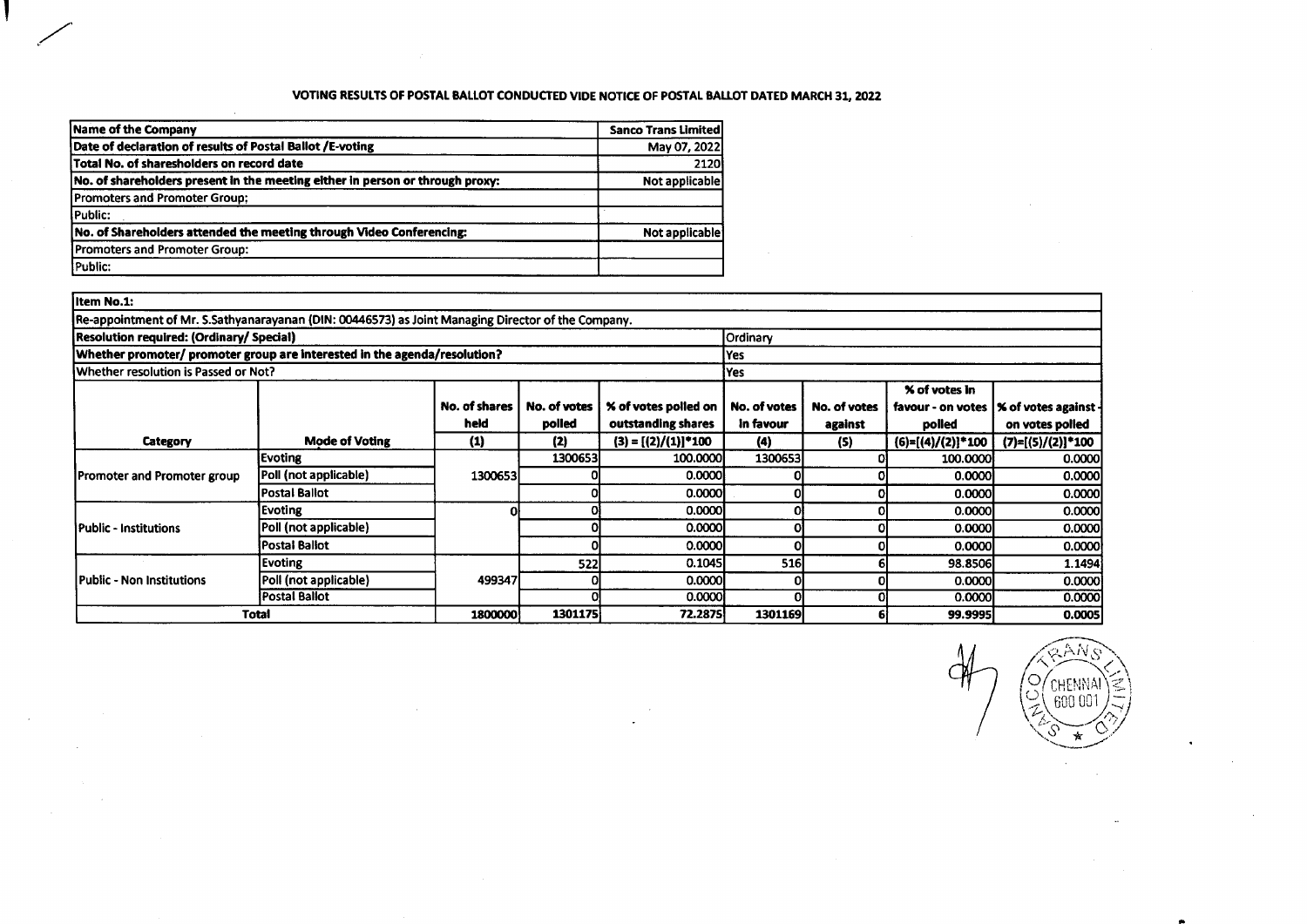| Item No.2:                                                                          |                       |               |              |                         |                 |                     |                   |                             |
|-------------------------------------------------------------------------------------|-----------------------|---------------|--------------|-------------------------|-----------------|---------------------|-------------------|-----------------------------|
| Re-appointment of Mr. U. Udayabhaskar Reddy (DIN: 02360396) as Whole Time Director. |                       |               |              |                         |                 |                     |                   |                             |
| <b>Resolution required: (Ordinary/ Special)</b>                                     |                       |               |              |                         | <b>Ordinary</b> |                     |                   |                             |
| Whether promoter/ promoter group are interested in the agenda/resolution?           |                       |               |              |                         | lYes            |                     |                   |                             |
| Whether resolution is Passed or Not?                                                |                       |               |              |                         | <b>Yes</b>      |                     |                   |                             |
|                                                                                     |                       |               |              |                         |                 |                     | % of votes in     |                             |
|                                                                                     |                       | No. of shares | No. of votes | % of votes polled on    | No. of votes    | <b>No. of votes</b> | favour - on votes | <b>% of votes against -</b> |
|                                                                                     |                       | held          | polled       | outstanding shares      | in favour       | against             | polled            | on votes polled             |
| Category                                                                            | <b>Mode of Voting</b> | $\bf(1)$      | (2)          | $(3) = [(2)/(1)]$ * 100 | (4)             | (5)                 | (6)=[(4)/(2)]*100 | $(7)=[(5)/(2)]*100$         |
|                                                                                     | <b>Evoting</b>        |               | 1300653      | 100,0000                | 1300653         |                     | 100.0000          | 0.0000                      |
| <b>Promoter and Promoter group</b>                                                  | Poll (not applicable) | 1300653       |              | 0.0000                  |                 |                     | 0.00001           | 0.0000                      |
|                                                                                     | Postal Ballot         |               |              | 0.0000                  |                 |                     | 0.0000            | 0.0000                      |
|                                                                                     | <b>Evoting</b>        |               |              | 0.0000                  |                 |                     | 0.0000            | 0.0000                      |
| Public - Institutions                                                               | Poll (not applicable) |               |              | 0.0000                  |                 |                     | 0.0000            | 0.0000                      |
|                                                                                     | Postal Ballot         |               |              | 0.0000                  |                 |                     | 0.0000            | 0.0000                      |
| Public - Non Institutions                                                           | <b>Evoting</b>        |               | 522          | 0.1045                  | 516             |                     | 98.8506           | 1.1494                      |
|                                                                                     | Poll (not applicable) | 499347        | Ol           | 0.0000                  |                 |                     | 0.0000            | 0.0000                      |
|                                                                                     | Postal Ballot         |               |              | 0.0000                  |                 |                     | 0.0000            | 0.0000                      |
|                                                                                     | Total                 | 18000001      | 1301175      | 72.2875                 | 1301169         |                     | 99.9995           | 0.0005                      |

| Item No.3:                                                                                   |                       |               |              |                             |              |              |                     |                                    |
|----------------------------------------------------------------------------------------------|-----------------------|---------------|--------------|-----------------------------|--------------|--------------|---------------------|------------------------------------|
| Re-appointment of Mr. S. R. Srinivasan (DIN: 03559408) as Director - Finance of the Company. |                       |               |              |                             |              |              |                     |                                    |
| Resolution required: (Ordinary/ Special)<br>Special                                          |                       |               |              |                             |              |              |                     |                                    |
| Whether promoter/ promoter group are interested in the agenda/resolution?                    |                       |               |              |                             | lNo          |              |                     |                                    |
| Whether resolution is Passed or Not?                                                         |                       |               |              |                             | lYes l       |              |                     |                                    |
|                                                                                              |                       |               |              |                             |              |              | % of votes in       |                                    |
|                                                                                              |                       | No. of shares | No. of votes | <b>% of votes polled on</b> | No. of votes | No. of votes | favour - on votes   | $\vert$ % of votes against $\cdot$ |
|                                                                                              |                       | held          | polled       | outstanding shares          | in favour    | against      | polled              | on votes polled                    |
| Category                                                                                     | <b>Mode of Voting</b> | (1)           | (2)          | $(3) = [(2)/(1)]$ *100      | (4)          | (5)          | $(6)=[(4)/(2)]*100$ | $(7)=[(5)/(2)]*100$                |
|                                                                                              | Evoting               |               | 1300653      | 100,0000                    | 1300653      |              | 100.0000            | 0.0000                             |
| Promoter and Promoter group                                                                  | Poll (not applicable) | 1300653       |              | 0.0000                      |              |              | 0.0000              | 0.0000                             |
|                                                                                              | Postal Ballot         |               |              | 0.0000                      |              |              | 0.0000              | 0.0000                             |
|                                                                                              | <b>Evoting</b>        |               |              | 0.0000                      |              |              | 0.0000              | 0.0000                             |
| <b>IPublic - Institutions</b>                                                                | Poll (not applicable) |               |              | 0.0000                      |              |              | 0.0000              | 0.0000                             |
|                                                                                              | Postal Ballot         |               |              | 0.0000                      |              |              | 0.0000              | 0.0000                             |
|                                                                                              | <b>Evoting</b>        |               | 522          | 0.1045                      | 516          |              | 98.8506             | 1.1494                             |
| Public - Non Institutions                                                                    | Poll (not applicable) | 499347        |              | 0.0000                      |              |              | 0.0000              | 0.0000                             |
|                                                                                              | <b>Postal Ballot</b>  |               |              | 0.0000                      |              |              | 0.0000              | 0.0000                             |
| Total                                                                                        | 1800000               | 1301175       | 72.2875      | 1301169                     |              | 99.9995      | 0.0005              |                                    |

 $\sim$ 

QANG Ф ြင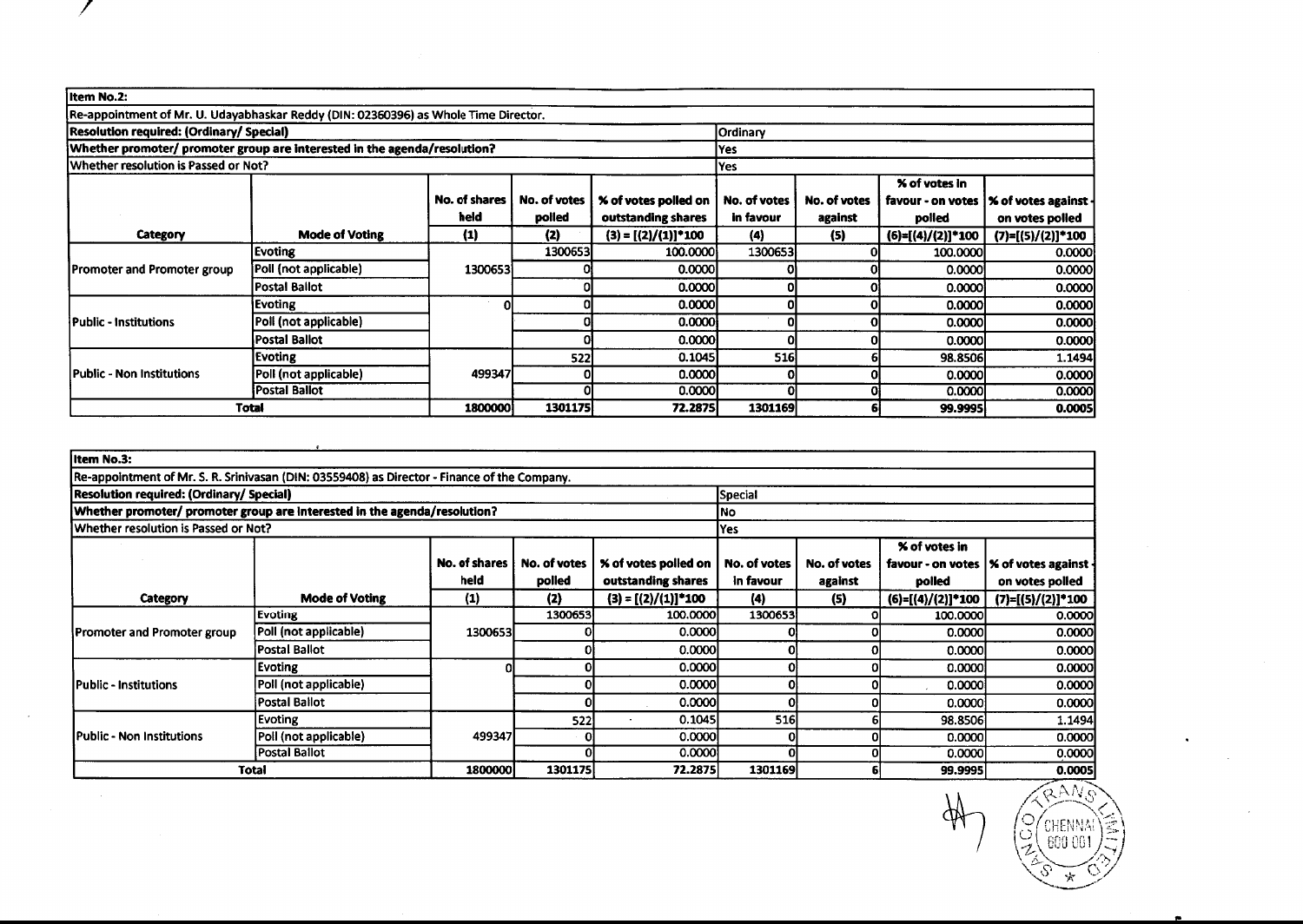| litem No.4:                                                                                                 |                       |               |              |                         |              |              |                     |                      |
|-------------------------------------------------------------------------------------------------------------|-----------------------|---------------|--------------|-------------------------|--------------|--------------|---------------------|----------------------|
| Appointment of Mr. Bharat Venkat Epur (DIN: 00326779) as Non-Executive Independent Director of the Company. |                       |               |              |                         |              |              |                     |                      |
| Resolution required: (Ordinary/ Special)<br><b>Ordinary</b>                                                 |                       |               |              |                         |              |              |                     |                      |
| Whether promoter/ promoter group are interested in the agenda/resolution?<br>INo.                           |                       |               |              |                         |              |              |                     |                      |
| Whether resolution is Passed or Not?                                                                        |                       |               |              |                         | Yes          |              |                     |                      |
|                                                                                                             |                       |               |              |                         |              |              | % of votes in       |                      |
|                                                                                                             |                       | No. of shares | No. of votes | % of votes polled on    | No. of votes | No. of votes | favour - on votes   | % of votes against - |
|                                                                                                             |                       | held          | polled       | outstanding shares      | in favour    | against      | polled              | on votes polled      |
| Category                                                                                                    | <b>Mode of Voting</b> | (1)           | (2)          | $(3) = [(2)/(1)]$ * 100 | (4)          | (5)          | $(6)=[(4)/(2)]*100$ | $(7)=[(5)/(2)]*100$  |
|                                                                                                             | <b>Evoting</b>        | 1300653       | 1300653      | 100.0000                | 1300653      |              | 100.0000            | 0.0000               |
| Promoter and Promoter group                                                                                 | Poll (not applicable) |               |              | 0.0000                  |              |              | 0.0000              | 0.0000               |
|                                                                                                             | Postal Ballot         |               |              | 0.0000                  |              |              | 0.0000              | 0.0000               |
|                                                                                                             | <b>Evoting</b>        |               |              | 0.0000                  | c            |              | 0.0000              | 0.0000               |
| l Public - Institutions                                                                                     | Poll (not applicable) |               |              | 0.0000                  | 0            |              | 0.0000              | 0.0000               |
|                                                                                                             | Postal Ballot         |               |              | 0.0000                  | ο            |              | 0.0000              | 0.0000               |
|                                                                                                             | <b>Evoting</b>        |               | 522          | 0.1045                  | <b>516</b>   |              | 98.8506             | 1.1494               |
| lPublic - Non Institutions                                                                                  | Poll (not applicable) | 499347        |              | 0.0000                  |              |              | 0.0000              | 0.0000               |
|                                                                                                             | <b>Postal Ballot</b>  |               |              | 0.0000                  | Ω            |              | 0.0000              | 0.0000               |
|                                                                                                             | Total                 | 1800000       | 1301175      | 72.2875]                | 1301169      |              | 99.9995             | 0.0005               |

### Details of Invalid Votes:

 $\overline{\mathscr{E}}$ 

| Category                     | <b>No. of Votes</b> |
|------------------------------|---------------------|
| Promoter and Promoter group  |                     |
| <b>Public - Institutions</b> |                     |
| Public - Non Institutions    |                     |

 $\mathcal{L}_{\mathcal{A}}$ 

For Sanco Trans Umited

Mpendan

V. Upendran Chariman and Managing Director GAN.

CHENNAI

600 001

Ö

N  $\star$   $\tilde{\leq}$ 

œ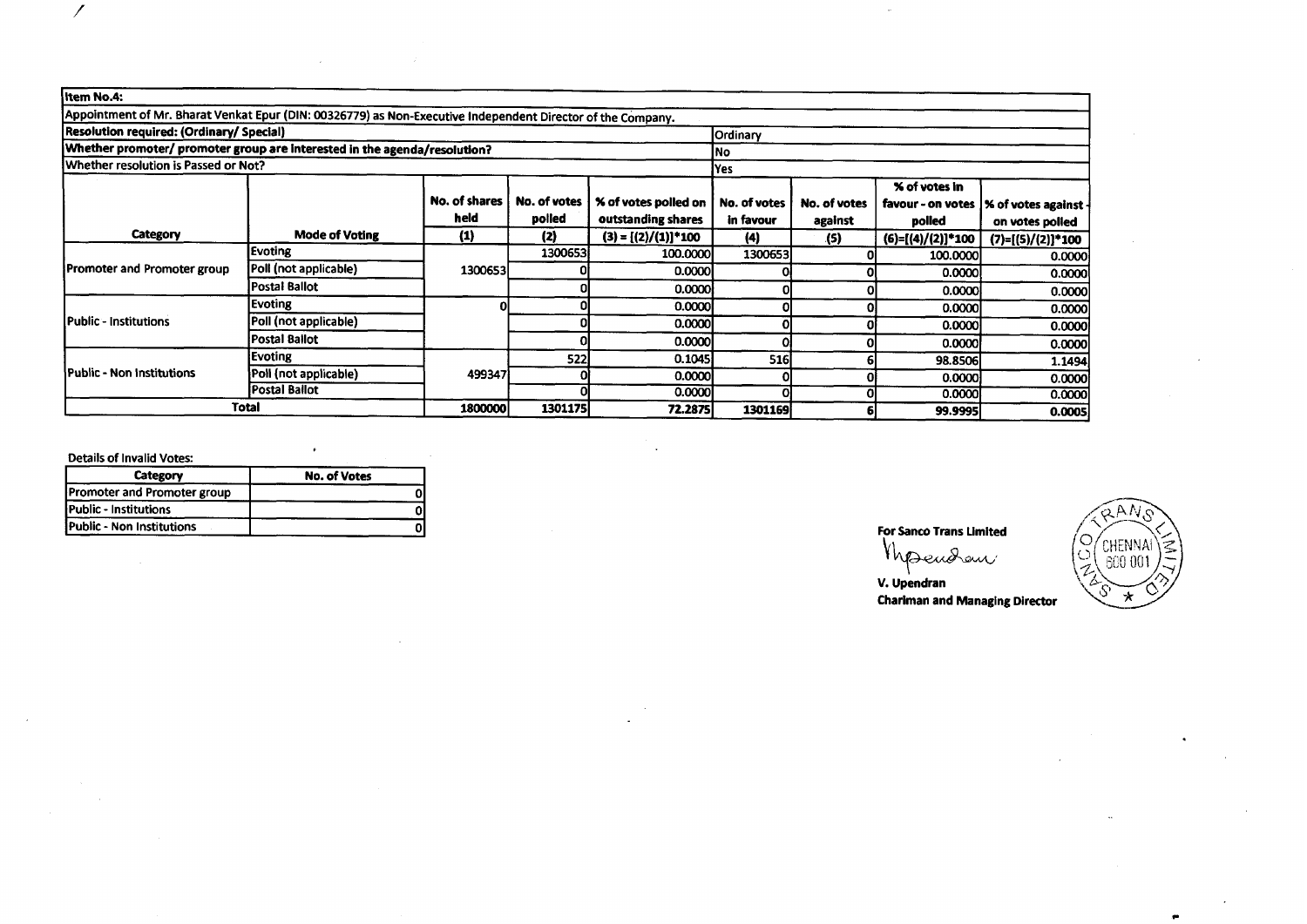



 $S.$  Anil Kumar Jain B.Com., FCS *~f?.hS&* **M.A.C.S., FCS., LLB par&g.j Melita B.Corn (C.S.). ACS** 

> CERRY **CREAMES**

# **SCRUTINIZER REPORT**

**The Chairman M/s. SANCO TRANS LIMITED S.T. Tower, New No.24** & **25 Jehangir Street, 2nd Line Beach Road Chennai 600001** 

## **Dear Sir,**

**To** 

- **Re: Scrutinizer Report on e-voting process conducted pursuant to the provisions of Section 108 and 110 of the Companies Act, 2013 ('the Act') read with Rule 20** & **22 of Companies (Management and Administration) Rules, 2014**
- 1. Pursuant to the resolution passed by the Board of Directors of **M/s. SANCO TRANS LIMITED** (hereinafter referred as "the Company") on 31<sup>st</sup> March, 2022, we, M/s A K Jain & Associates, Practising Company Secretaries, represented by its Partner - Mr. Pankaj Mehta have been appointed as a Scrutinizer for conducting the Postal Ballot process through remote e-Voting, in respect of the Resolutions as set out in the Postal Ballot Notice dated 31<sup>st</sup> March, 2022.
- 2. Pursuant to Sections 108 and 110 of the Companies Act, 2013 read with Companies (Management and Administration) Rules, 2014 (including any statutory modification(s) or re-enactment(s) thereof for the time being in force), the Company has confirmed that the Electronic copy of the Notice and the explanatory statement along with the process of e-Voting were sent to the Shareholders whose e-mail addresses are registered with the Company/ Registrar and Transfer Agents or Depository / Depository Participants for the purpose of communication, in compliance with Ministry of Corporate Affairs (MCA) Circular Nos.14/2020 dated 8<sup>th</sup> April, 2020, 17/2020 dated 13<sup>th</sup> April, 2020, 22/2020 dated 15<sup>th</sup> June, 2020, 33/2020 dated  $28<sup>th</sup>$  September, 2020, 39/2020 dated  $31<sup>st</sup>$  December, 2020, 10/2021 dated 23rd June, 2021 and 20/2021 dated 8<sup>th</sup> December, 2021, applicable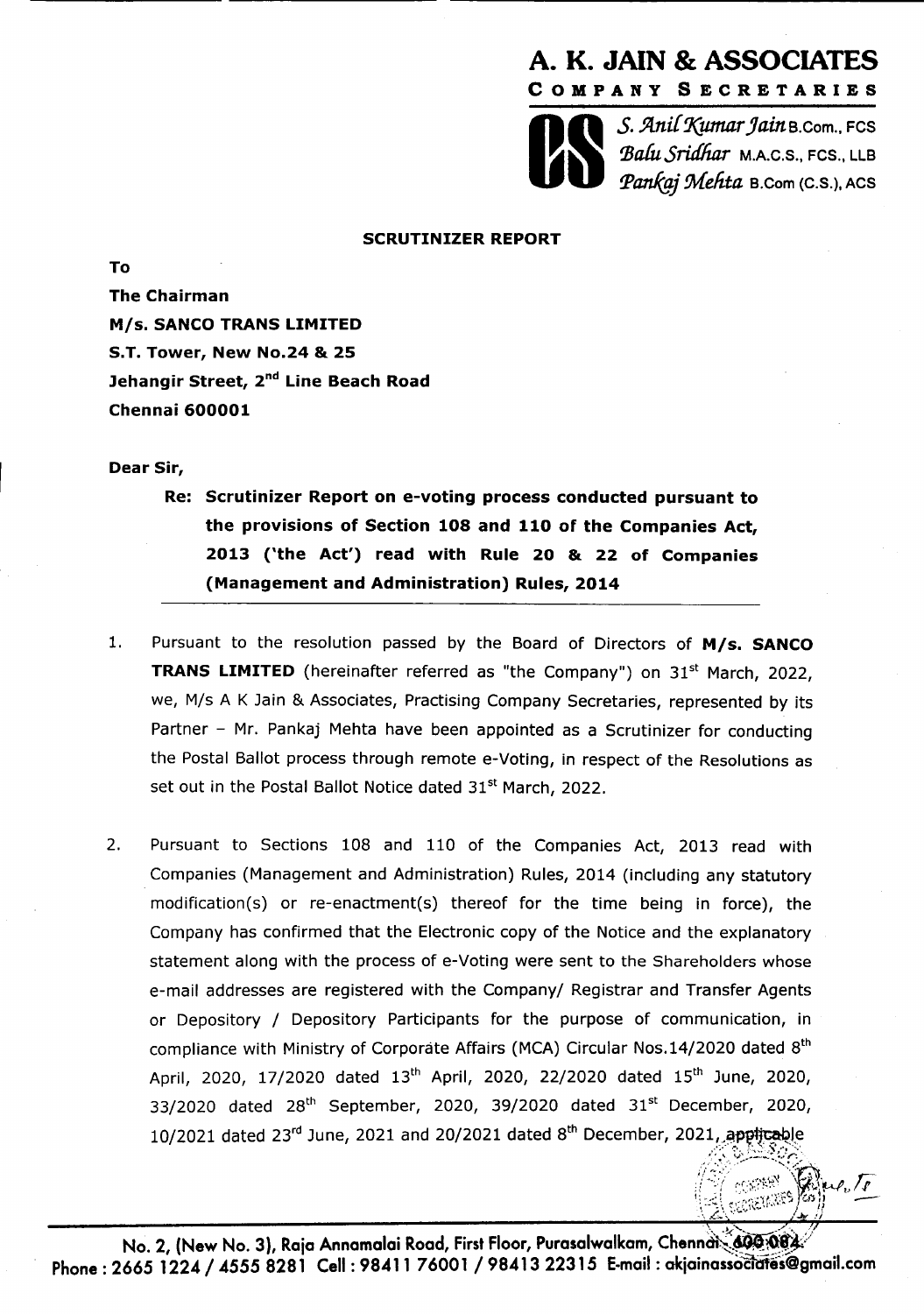provisions of SEBI (Listing Obligations and Disclosure Requirements) Regulations, 2015 ("the Listing Regulations") and the Secretarial Standards-2 (SS-2) on General Meetings issued by the Institute of Company Secretaries of India.

- **3.** We hereby submit our report as under:
	- (a) The Company had completed the dispatch of Postal Ballot Notice along with explanatory statement on Tuesday, the **5th** April, 2022, to the Members who have registered their e-mail addresses with the Company/ Registrar and Transfer Agents or Depository/Depository Participants whose name(s) appeared on the Register of Members/ List of Beneficiaries as on Friday, the 1<sup>st</sup> April, 2022 ("cut-off-date").
	- (b) In compliance with MCA Circulars, physical Postal Ballot forms were not dispatched by the Company. Accordingly, the receipt of Postal Ballot forms does not arise. Members were required to communicate their assent or dissent only through remote e-Voting system in terms of the said MCA Circulars.
	- (c) The Company had published advertisement relating to the dispatch of Postal Ballot Notice in Makkal Kural (Tamil) and Trinity Mirror (English) newspapers on Friday, the **8th** April, 2022.
	- (d) The Notice of the Postal Ballot was made available on the website of the Company www.sancotrans.com
	- (e) The Members of the Company as on the "cut-off" date (i.e.) 1<sup>st</sup> April, 2022, were entitled to vote on the resolution mentioned in the Postal Ballot Notice through remote e-Voting platform provided by CENTRAL DEPOSITORY SERVICES (INDIA) LIMITED (CDSL).
	- (f) The e-Voting period commenced on Wednesday, the **6th** April, 2022 at 9.00 A.M. (IST) and ended on Thursday, the **sth** May, 2022 at 5.00 P.M. (IST)
	- (g) The votes cast through remote e-Voting were unblocked on Friday, the **6th**  May, 2022 at 7.20 P.M. in the presence of (i) Mr. Rathish and (ii) Mr. A Anbu who are not in the employment of the Company.
	- (h) The votes cast through e-Voting were scrutinized and the shareholdings were reconciled with the Register of Members of the Company / List of Beneficiaries as on  $1<sup>st</sup>$  April, 2022.

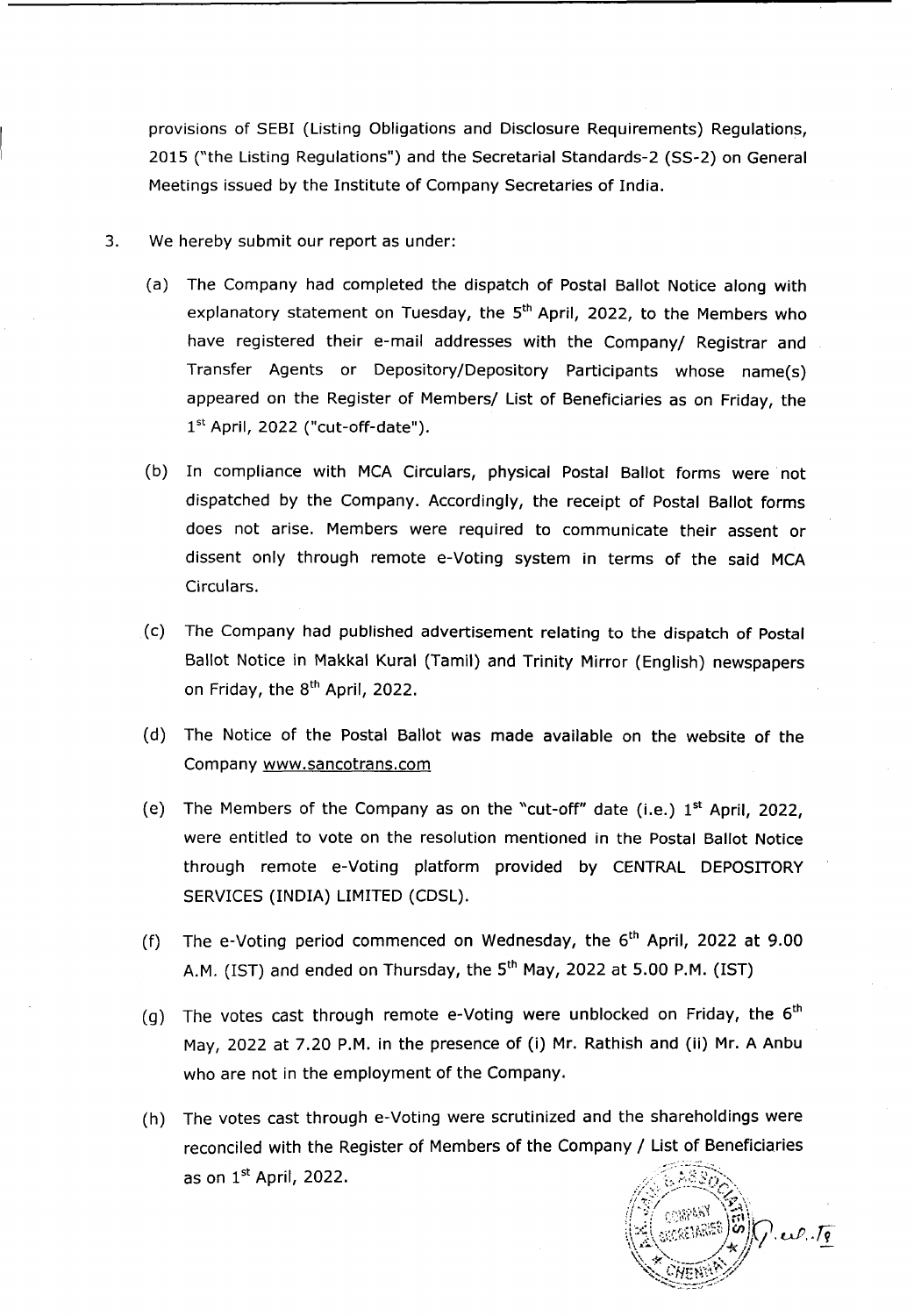| 4. |  |  | The summary of votes cast through e-Voting is given below: |
|----|--|--|------------------------------------------------------------|
|    |  |  |                                                            |

| <b>Resolution 1: (Ordinary)</b> |                                                | Re-appointment of Mr. S. Sathyanarayanan<br>as Joint Managing Director of the Company |                     |  |  |
|---------------------------------|------------------------------------------------|---------------------------------------------------------------------------------------|---------------------|--|--|
|                                 |                                                | <b>No. of Members</b><br>voted                                                        | No. of Shares voted |  |  |
| 1.                              | Total votes cast                               | 25                                                                                    | 13,01,175           |  |  |
| 2.                              | Total votes favoring<br>the.<br>Resolution     | 22                                                                                    | 13,01,169           |  |  |
| 3.                              | the<br>against<br>Total<br>votes<br>Resolution | 3                                                                                     | 6                   |  |  |
|                                 | % of votes in favour of the Resolution:        |                                                                                       | 99.9995%            |  |  |
|                                 | % of votes against the Resolution:             |                                                                                       | 0.0005%             |  |  |

| <b>Resolution 2: (Ordinary)</b> |                                             | Re-appointment of Mr. U. Udayabhaskar<br><b>Reddy as Whole Time Director</b> |                            |  |  |
|---------------------------------|---------------------------------------------|------------------------------------------------------------------------------|----------------------------|--|--|
|                                 |                                             | <b>No. of Members</b><br>voted                                               | <b>No. of Shares voted</b> |  |  |
| 1.                              | Total votes cast                            | 25                                                                           | 13,01,175                  |  |  |
| 2.                              | Total votes favoring<br>the.<br>Resolution  | 22                                                                           | 13,01,169                  |  |  |
| 3.                              | the<br>against<br>Total votes<br>Resolution | 3                                                                            | 6                          |  |  |
|                                 | % of votes in favour of the Resolution:     | 99.9995%                                                                     |                            |  |  |
|                                 | % of votes against the Resolution:          |                                                                              | 0.0005%                    |  |  |

| <b>Resolution 3: (Special)</b> |                                                 | Re-appointment of Mr. S. R. Srinivasan as<br><b>Director - Finance of the Company</b> |                     |  |  |
|--------------------------------|-------------------------------------------------|---------------------------------------------------------------------------------------|---------------------|--|--|
|                                |                                                 | <b>No. of Members</b><br>voted                                                        | No. of Shares voted |  |  |
| 1.                             | Total votes cast                                | 25                                                                                    | 13,01,175           |  |  |
| 2.                             | Total votes favoring<br>the.<br>Resolution      | 22                                                                                    | 13,01,169           |  |  |
| 3.                             | against<br>the.<br>Total<br>votes<br>Resolution | 3                                                                                     | 6                   |  |  |
|                                | % of votes in favour of the Resolution:         |                                                                                       | 99.9995%            |  |  |
|                                | % of votes against the Resolution:              | 0.0005%                                                                               |                     |  |  |



 $\sqrt{2}u^2+\sqrt{2}$